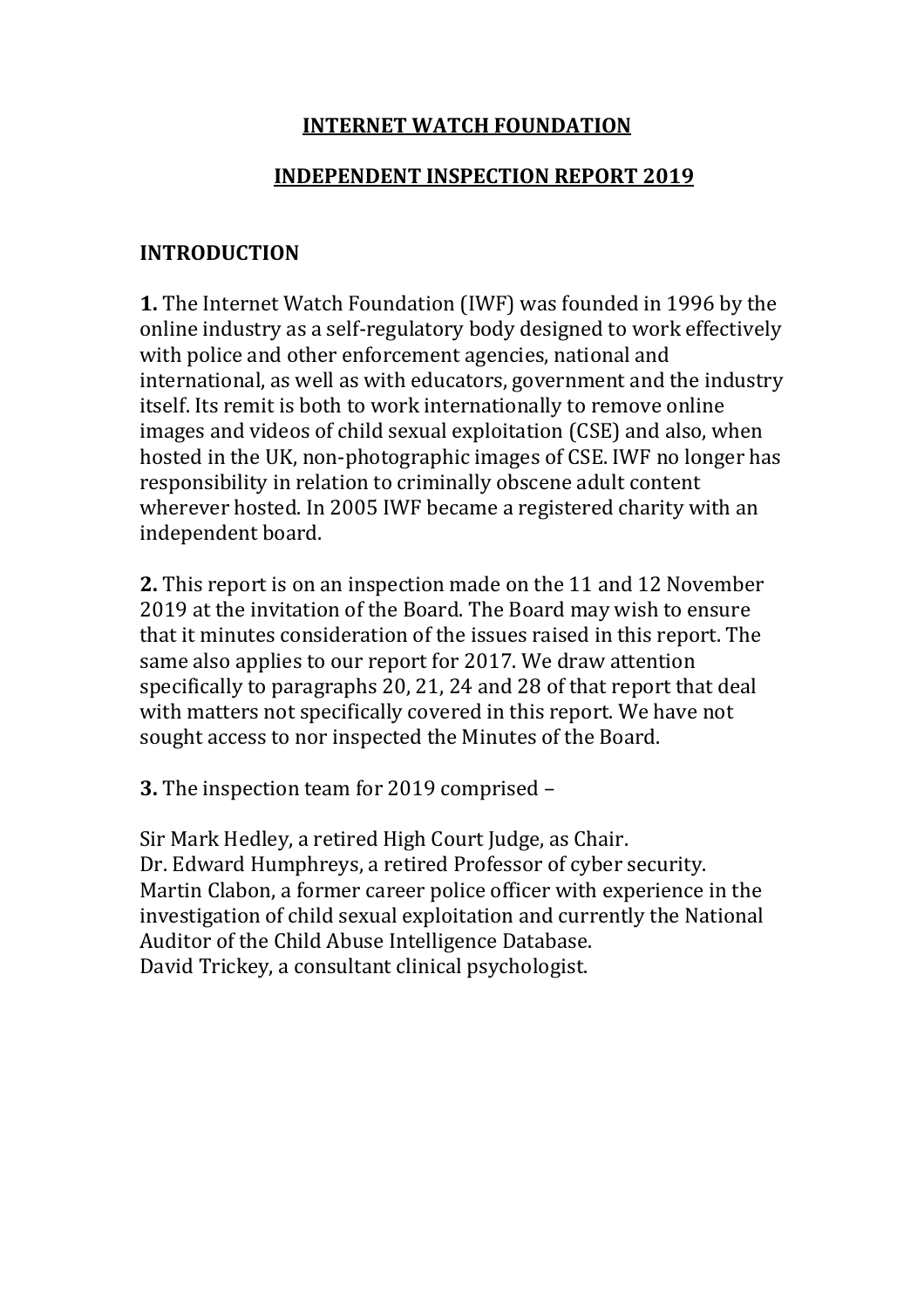**4.** We have in effect been asked to provide a health check on IWF and have been provided with and have accepted the following Terms of Reference –

- 1. To comment on whether the Hotline and Administrators' Manuals are fit for purpose and whether the procedures are complied with by staff.
- 2. Quality check active child sexual abuse URLs and hash images for consistency of decision-making and managerial oversight.
- 3. Sample previous child sexual abuse content screen captures for consistency of decision-making and managerial control mechanisms.
- 4. Review and comment on administration in discharging content assessment complaints.
- 5. Consider Internet Content Analysts' training requirements to enable them to undertake their roles confidently and accurately.
- 6. Sample work of Quality Assurance team to ensure adequate, objective and representative testing and reporting mechanisms.
- 7. Review Hotline security arrangements and conformance with IS0/IEC 27001.
- 8. Review and comment on Hotline welfare arrangement including recruitment processes, counselling arrangements and general support mechanisms comparing with other good models of good practice in law enforcement and other professions.

**5.** The social context in which IWF works is one that continues to have a very high public profile and is often deeply emotive, as we have observed in previous reports. It is therefore necessary not only that its systems of working are effective and secure but that they are seen and known to be such. The inspection team continues to have that carefully in mind in its work and report.

**6.** As the team members all brought individual expertise to this inspection, each spent much time working alone with members of the IWF staff before pooling and discussing our findings. In such staff discussions relevant advice may have been informally given to individuals at all levels with whom we have spoken. However, such matters will only appear in this report to the extent that it is relevant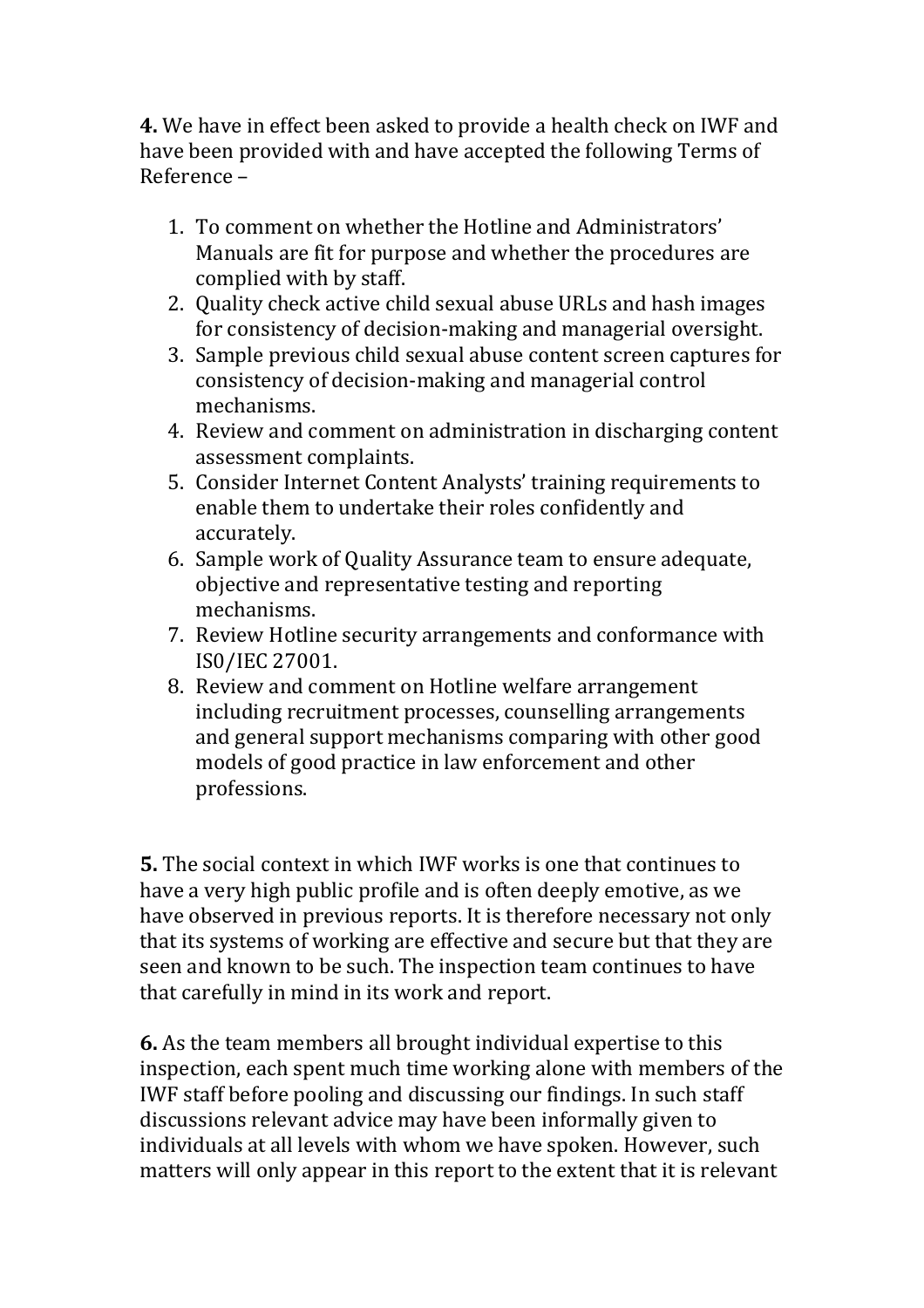to the responsibilities of the Board. This report is one to which all have contributed and on which all are agreed.

**7.** We would like to express our appreciation to all staff members who gave us their time and knowledge and allowed access to their work systems to enable us to understand and assess the practices and procedures of the IWF. Of course access to images of child sexual exploitation was strictly controlled.

## **GENERAL OVERVIEW**

**8.**We have observed a small efficiently run organisation with a highly dedicated and skilled workforce doing a job that is both vital and very stressful. We were impressed by the good relationships between staff at all levels and the essential determination to maintain a high quality of work and relationships. There are many risks inherent in the work and we make observations and recommendations in respect of some of them. Our detailed comments should, however, not detract from our overall impression as set out above.

## **HOTLINE AND ADMINISTATORS' MANUALS**

**9.**We were satisfied that these were fit for purpose. Time was spent with individual analysts who were clearly able to understand and apply the information and instructions contained in them. We were satisfied that there was proper managerial oversight and training. The manuals are both lengthy and detailed but we were satisfied that they were both usable and properly used.

## **IMAGES**

**10.** We have taken Terms of Reference (2) and (3) together since they raise similar issues. There are two critical judgments to be made: first, whether the person depicted is a minor; and secondly, whether the image is criminal. These are judgments that have to be made by individual analysts, though help and advice is always available to them either from fellow analysts or from a Senior Analyst or from the Hotline Manager. We were satisfied that individual analysts were ready to seek advice when it was needed.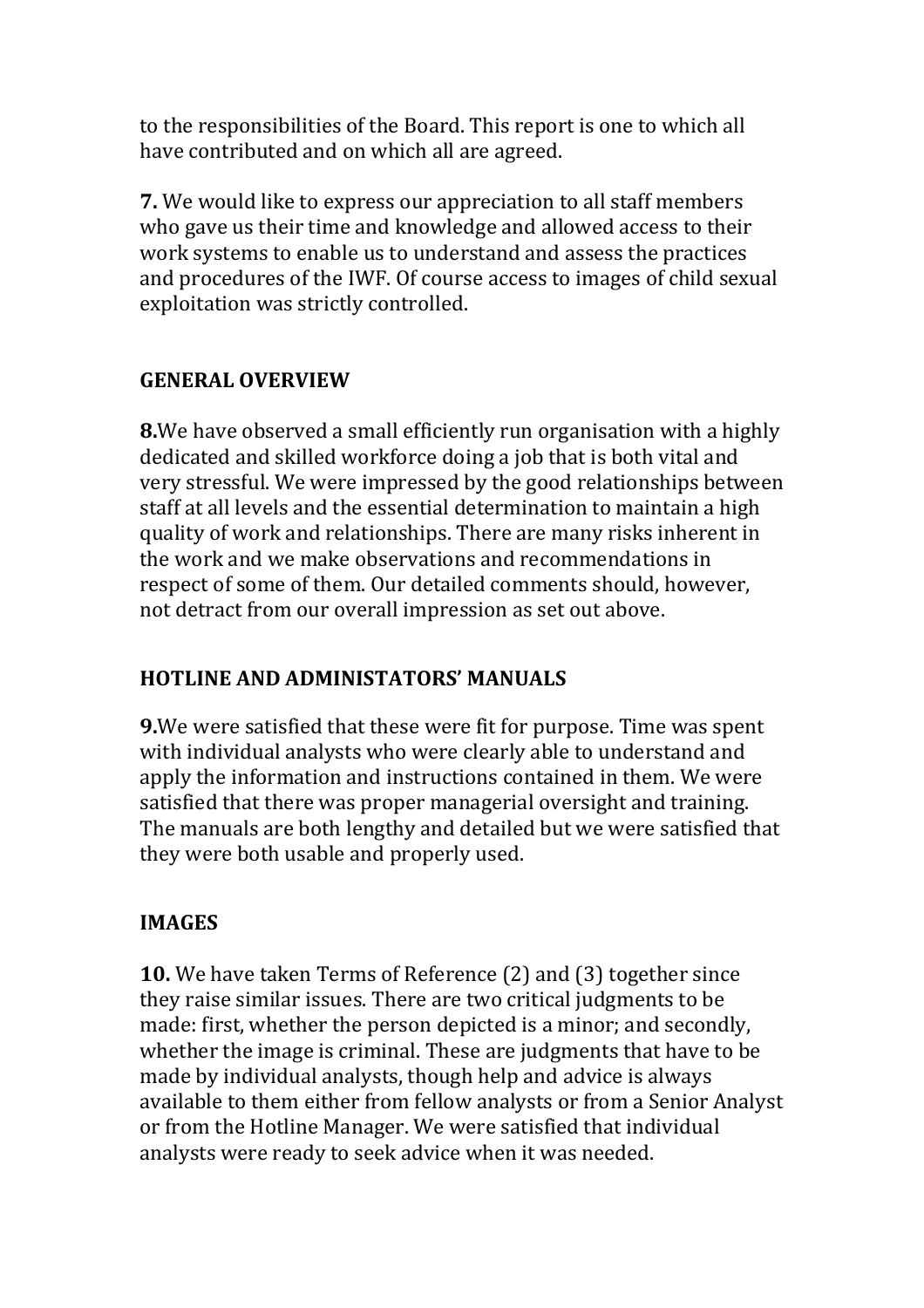**11.** The judgment of age is notoriously difficult once puberty has been reached; before that stage it is, of course, straightforward to identify the person depicted as a minor. Post puberty, analysts are strongly encouraged and (if the person depicted may be 14 years old or more) required to seek a second opinion. Generally speaking if the person depicted appears to be over 15, no action is taken unless (for example through previous dealings or other intelligence) there is other evidence of age. Since the analyst must be satisfied that the person depicted is a minor, this practice, whatever its obvious drawback, is probably inevitable.

**12.** The law of England and Wales divides criminal images into three categories – A, B and C. While accuracy of classification is desirable, the critical judgment lies in the borderlands of C and non-criminal, which determines whether the image is actionable. Once again analysts are strongly encouraged (and sometimes required) to seek a second view. The critical error to be avoided is not taking action when such should have been taken, for such a decision cannot be challenged. If action is taken which should not have been taken, there is a clear route of challenge and appeal available to anyone aggrieved by such action. There are clearly real tensions here as will be apparent from our observations above but they are tensions inherent in the process and practical balances have to be struck.

**13.** It had been the case that the dividing line between Category C and legal images had been fairly strictly defined. This had resulted in no action being taken on images that were thought nevertheless to be criminal. Accordingly a lower threshold, known as C(LT) was devised some time ago with advice from the Chair of the Inspection Panel. It was not intended to produce a lower threshold than the criminal standard but to reduce the imposed restrictions on assessment e.g. as to nudity or clear focus on genitalia. This matter was reviewed with the Hotline Manager, who confirmed that this threshold was still applied and remains satisfactory.

**14.** In our time with staff, we reviewed a considerable number of images and were satisfied that reasonable judgments to consistent standards were being made. We were also satisfied that staff sought help as needed or required.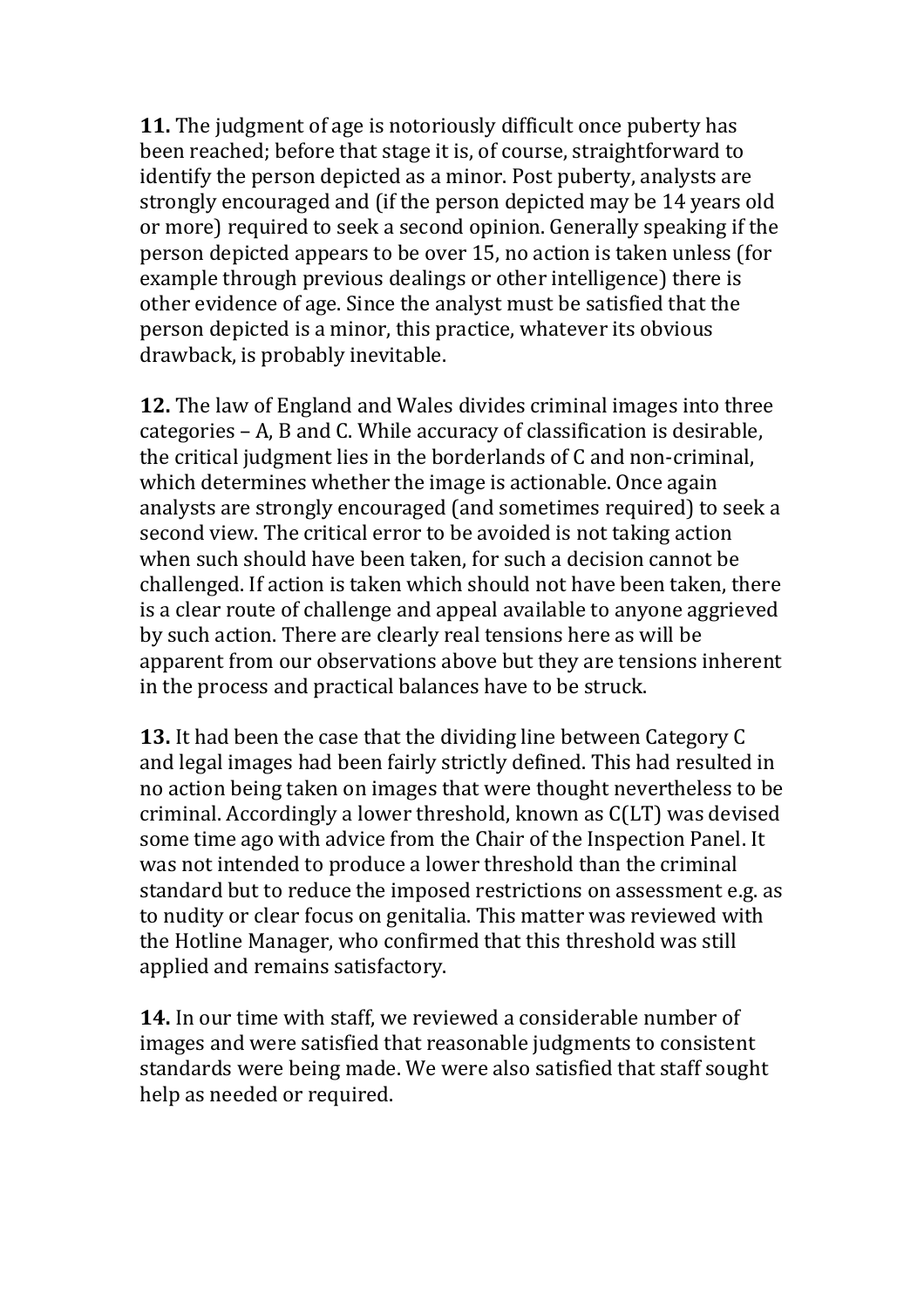**15.** Senior Analysts and the Hotline Manager do regular dip tests (as do the QA analysts) to ensure consistency in decision-making and we were satisfied that this is done effectively. We were further satisfied that both decision-making and consistency of standards was kept under proper review and advice sought as appropriate.

**16.** There are still some sites not readily accessible to analysts. Sometimes that may be because of encryption or a payment being required (which IWF refuses to make) or because the site has been hidden in an otherwise lawful site. We saw an example of CSE images secreted in a professional medical site in a foreign country. Sometimes access is afforded, often with the help of overseas colleagues, and sometimes the skill of the analyst effects entrance but it has to be accepted that there are sites (small in number as they may be in percentage terms) which are beyond the reach of IWF.

### **COMPLAINTS**

**17.** IWF has still not upheld any complaint that has been made. Accordingly we reviewed both the procedure and the content of complaints with care. The IWF complaints record shows 55 complaints were made against the organisation between 1/1/18 and 3/10/19. One complaint related to what can best be described as internet-based 'relationship fraud,' so was clearly out of remit. The remaining 54 were related in some way to the blocking of a website or a web page; this was either because a) the complainant maintained the site/page did not host indecent images of children, or b) because the whole site had been blocked rather than just the particular web page hosting such content. Examples of each complaint were reviewed and correctly found *not* to have been upheld either because evidence had been captured showing that the website or web page *had* been hosting illegal content, or because the extent of the access to the site which had been blocked by the ISP had been in excess of that requested by the IWF. We were satisfied that the system was fit for purpose and that all decisions were within the reasonable bounds of discretion on the facts of each complaint. Indeed most complaints were outside the remit of the procedure.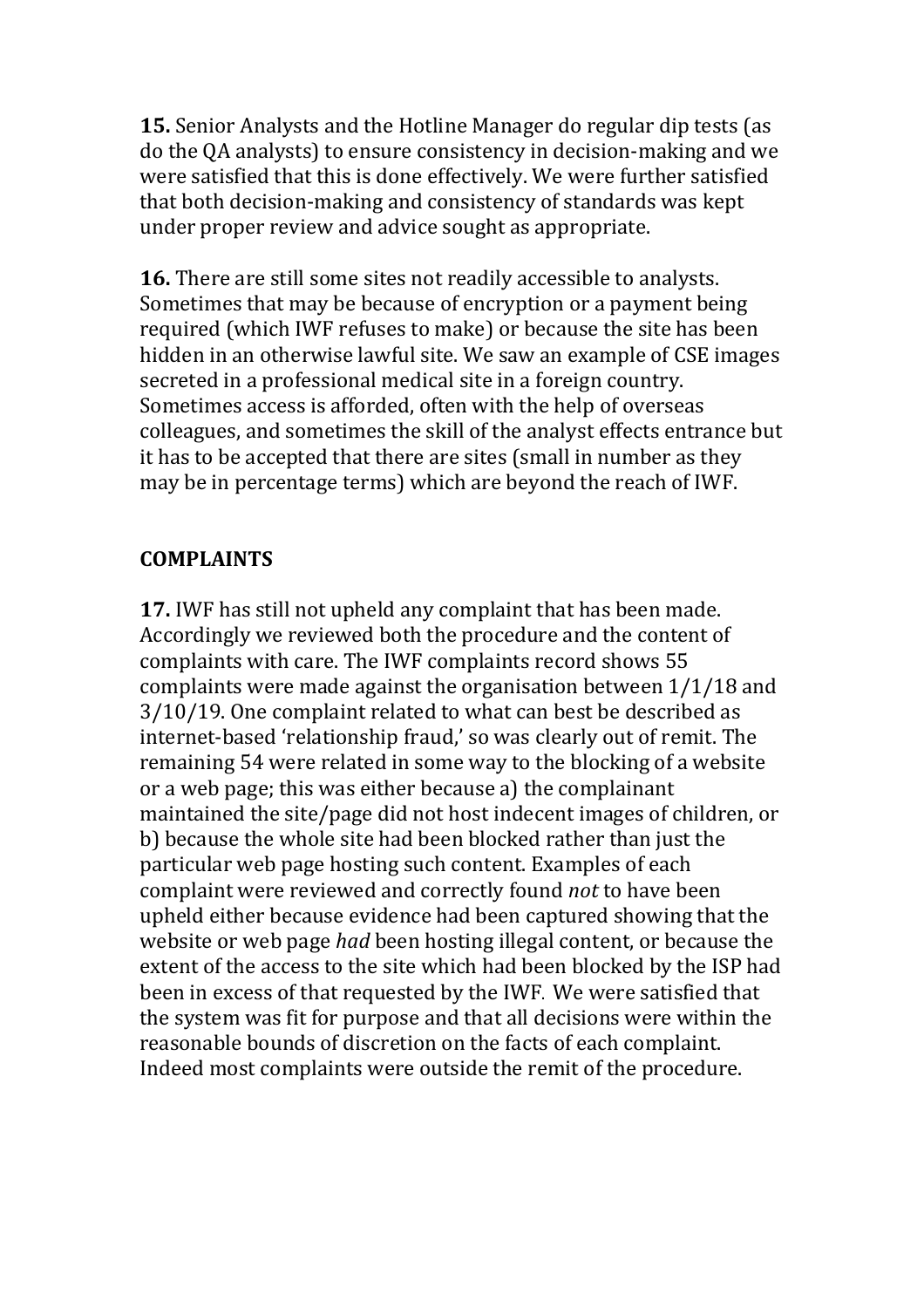## **TRAINING OF INTERNET CONTENT ANALYSTS**

**18.**Our overall conclusion was that training was good and that the induction training was outstanding. Although the intention was to introduce new analysts gradually to increasingly obscene images (i.e. categories A and B), in practice this is very difficult to achieve since analysts tend to follow where the trail leads. We observed a probationary analyst who was often confronted with category A images. Clearly gradual introduction is a sound objective: how, if at all, it may be achieved, will require further thought.

**19.** It is recognised that there is a real risk of security breaches relating to the accidental, unlawful and/or unauthorised disclosure of, or access to, confidential or personal information to someone outside the organisation or, indeed, outside the Hotline. Although the risk is recognised, we would recommend some role-play based training so staff may see and feel the risks involved.

# **QUALITY ASSURANCE**

**20.** Separate Quality Assurance monitoring has now been fully introduced through two part-time quality assurance analysts and a senior who functions as the compliance officer. Probably inevitably, given the size of the organisation, they are based in the same room as the analysts with the attendant risk of "cosiness". This is presently effectively guarded against but will need to be kept under regular review. We were satisfied that the quality assurance of the Internet Content Analysts comprised proper practice (dip testing etc) and was to a proper standard. This additional check has now come to be fully accepted as a proper part of quality control.

**21.** It is essential that these staff are trained and supported to the same high standards as the analysts themselves. Moreover, it may be that some currently repetitive tasks (mainly concerned with spreadsheets) could be automated.

**22.** As we reflected on the role of the analysts and the compliance officer, a number of matters arose, some of which will be considered further under security. First, it is crucial that there is an awareness of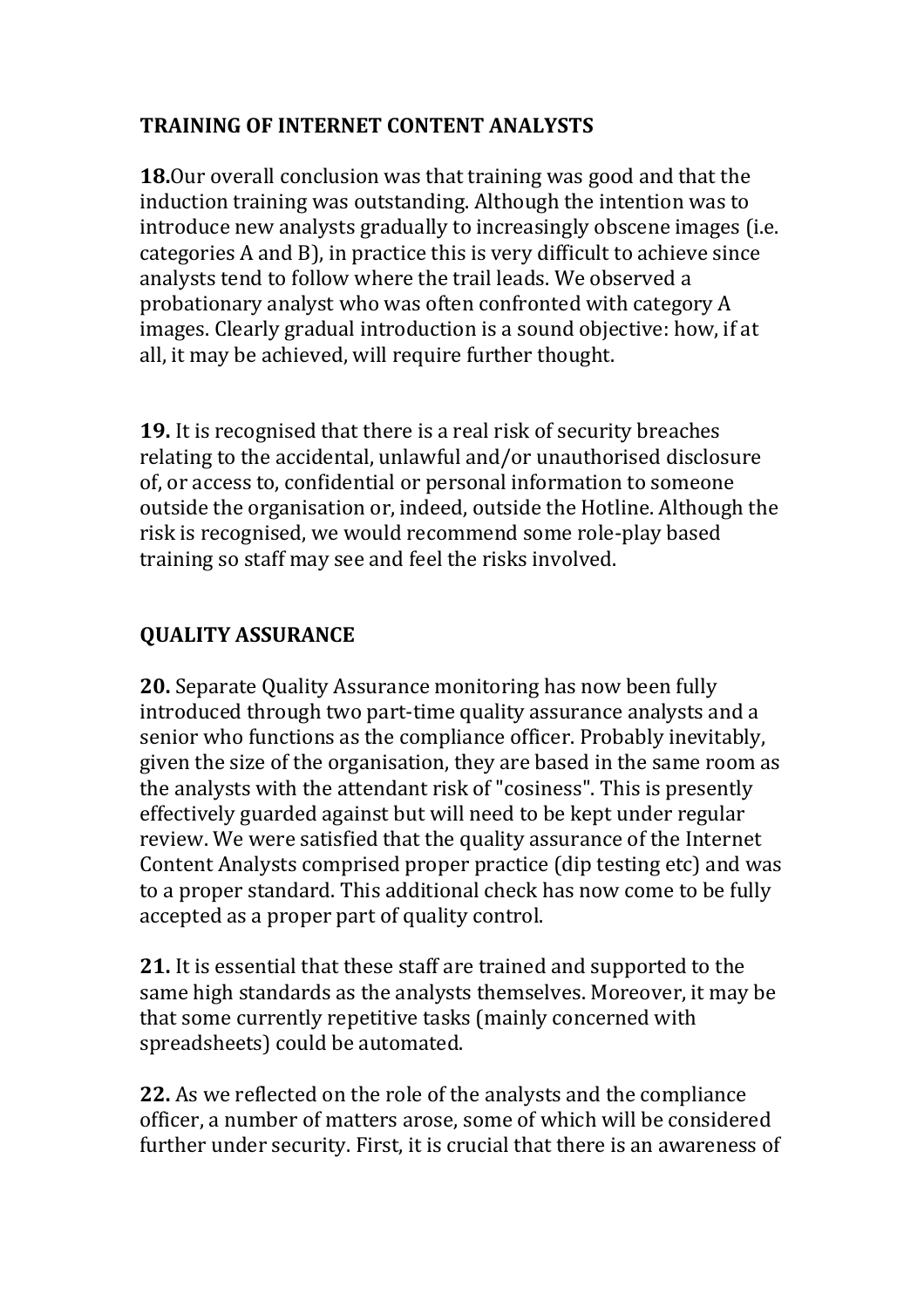potential conflicts of interest; and secondly, it is essential to be clear how they are to be managed.

**23.** The essential matter is to ensure that the compliance manager does not audit her own work. We say more below about auditing generally. We recommend that the compliance manager's Job Description should be reviewed to see whether greater clarity could be given by setting out what the job does not include as well as what it does.

**24.** There has also to be a clear procedure for resolving disputes between operational managers (e.g. within the Hotline) and the compliance officer, who holds quite junior status at present. This is particularly important in a work setting where good personal relationships result in most matters being resolved by agreement. At the moment, the compliance officer on the one hand and the operational managers on the other report to different members of the SMT. Thus disputes can be resolved at that level with the intervention if necessary of the CEO. It is essential that everyone involved is clear as to this process and are satisfied that it functions effectively.

## **SECURITY ISSUES**

**25.** We were satisfied that IWF's operations appeared broadly conformant with ISO/IEC 27001 requirements. However, that standard effectively deals with an information security management system. Given IWF's high dependence on the use of technology, there are other security issues to consider e.g. IT security.

**26.** Although there is an appropriate awareness about security issues and GDPR and an intention to deal with them, we recommend consideration of adoption of other International Standards (IS) that cover this ground, such as ISO/IEC 27701 which extends ISO/IEC 27001 to cover privacy protection. It is essential that security and privacy in all its aspects becomes part of the culture of the organisation, something that the adoption of IS will assist in bringing about.

**27.** Whilst we are satisfied that IT security issues are appreciated and understood, this is an area in which ceaseless vigilance and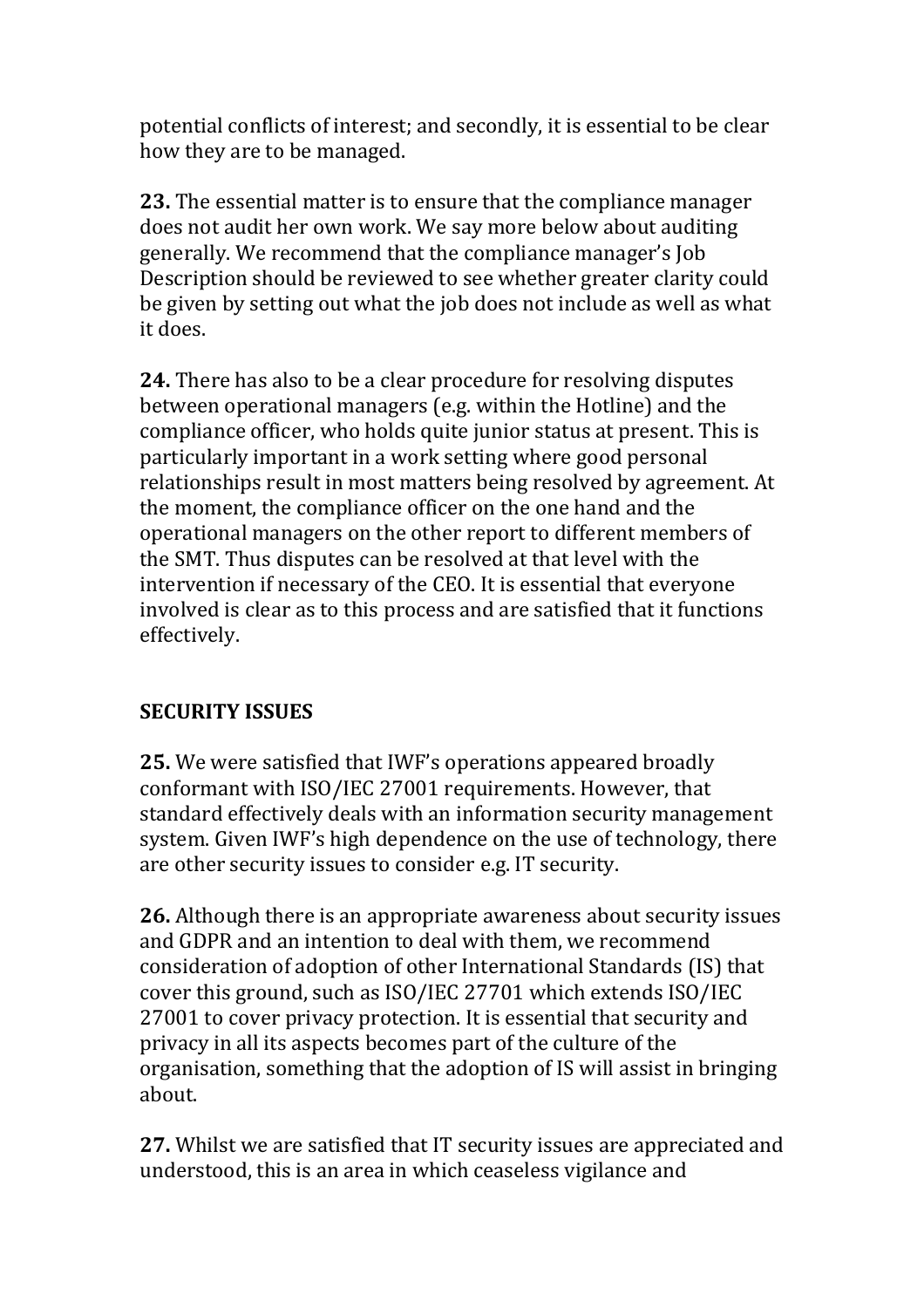monitoring are necessary given the growing and diverse nature of cyber risk and advances in technology. We are satisfied that a specific risk assessment for IT security is now required and re-assessments are conducted on a regular basis with adequate risk treatment as necessary and appropriate.

**28.** At the heart of this is the question of cyber risk and its management that needs to be regularly reviewed and addressed by internal audit. There is no reason why all these matters of risk should not be addressed in a single audit. It is important that work in this area avoids any potential conflicts of interest between conformance and audit. It is not clear how far the current internal audit goes beyond ensuring conformance with IS0/IEC 27001.

## **WELFARE ARRANGEMENTS**

**29.** These were carefully considered against the wide background of experience available in particular to our Psychologist. We found these arrangements to be exemplary. Our only comment would be that although they are exemplary, they are also an absolute necessity. Given the inevitable stresses and tensions associated with this work, it is in our view essential that this current standard of welfare arrangements is maintained undiminished and is seen as normal.

### **MISCELLANEOUS MATTERS**

**30.** We have said what we need to say about matters arising directly under the Terms of Reference. However, in any such inspection, it is inevitable that other matters will arise. What follows are such matters that we have discovered that may be relevant to the discharge of the Board's responsibilities.

**31.** We asked many of those with managerial responsibility what, looking ahead over the next five years, worried them the most. There was a striking consistency over four matters and we thought we should therefore set them out.

• **How deep is the barrel of CSE?** There was a real anxiety over not knowing whether the scope of the problem was really known and understood. We share that concern. It should be the subject of regular reflection.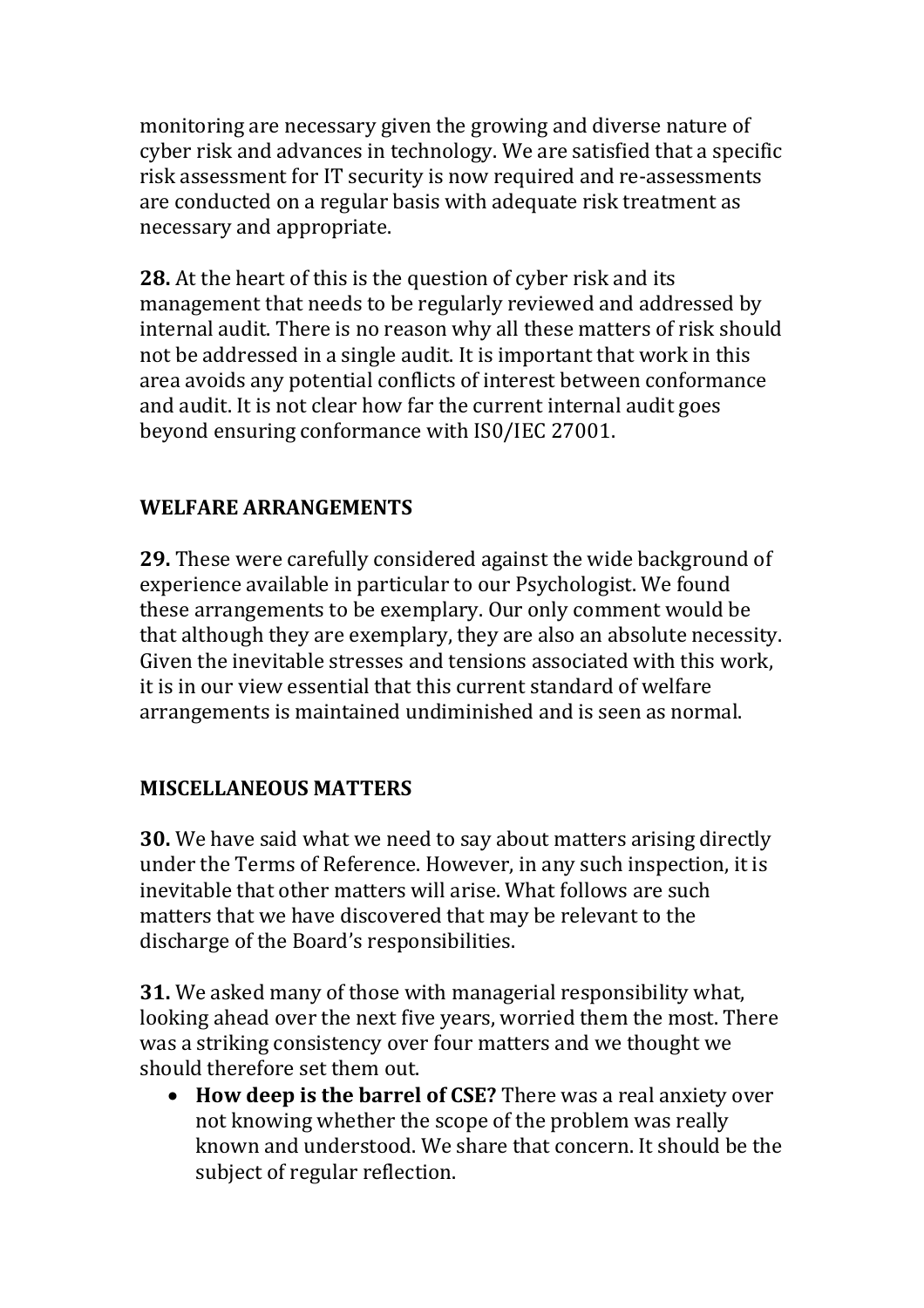- **Encryption.** Would this lead to an escalation in sites no longer accessible? The consequences of this for the effective functioning of IWF are obvious.
- **Images that cannot be captured by current techniques.** As the use of the mobile phone grows, especially outside the "West", how can images, for example passed between mobile phones, be captured? Present records hardly mention Africa: what is happening there? Images from hard copies of DVDs cannot be captured and DVDs are cheap and easy to make. This too will require continued and careful reflection.
- **Regulation.** No one doubted that there will be more regulation but how was it to be done and by whom? This requires not only reflection but also proactive response, at least as far as regulation within the UK is concerned.

#### **32.CAID**.

 Regular usage is made of this link. The Board must satisfy themselves that this is subject, as Home Office rules require, to an internal audit of usage.

#### **33.NSPCC.**

 Although this link was considered in our 2017 report, it has not yet been effected because after having to resolve a series of legal, policy and technical problems affecting both partners, the NSPCC encountered a new technical difficulty which has meant they have not been ready to implement it. However, it is still an agreed objective between IWF and NSPCC. It is now agreed that IWF will only deal with NSPCC who will then be responsible for dealing with their own clients (see paragraphs 26 and 27 of the 2017 report). Careful consideration of the use and security of the M-drive will still be required.

### **34.Succession planning.**

 We drew attention to this in Paragraph 23 of our previous report. We are satisfied that the issue is fully understood. However, we recommend that the Board keeps it under regular review in respect of all senior posts. The workforce is currently stable but